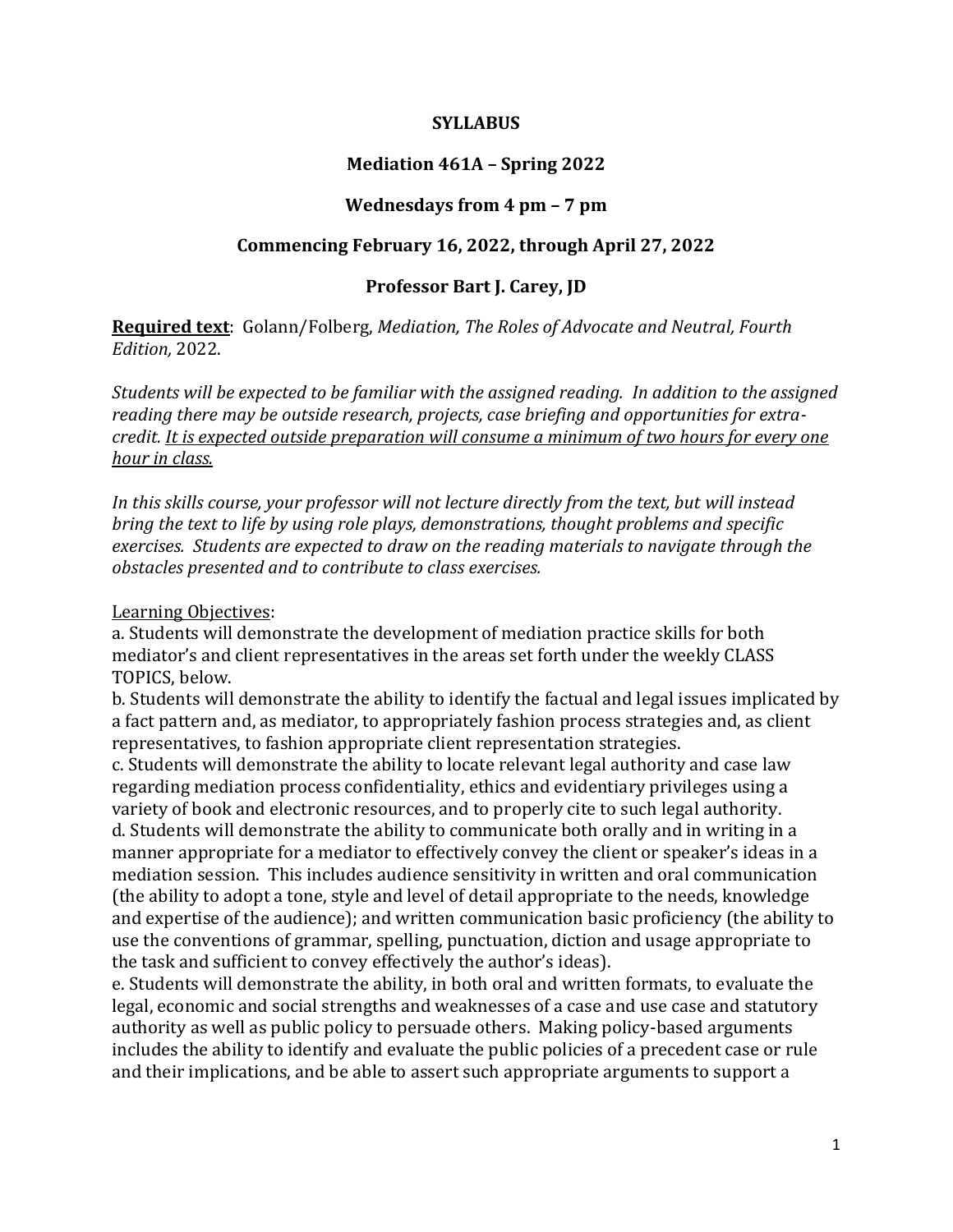particular application or distinction of a precedent case to a legal controversy or a particular resolution of the application of a rule to the legal controversy.

f. Students will demonstrate an awareness of clients' needs and goals, including a sensitivity to clients' background and circumstances (including, but not limited to, socioeconomic, gender, race, ethnicity, educational, disability and/or religious background(s)), the ability to make decisions that reflect an appropriate focus on those needs and goals, and awareness that cultural issues may affect the relevance of facts and application of the law.

g. Students will demonstrate the ability to identify ethical issues in mediation practice contexts and make appropriate decisions to resolve such issues.

Grades: This is a skills course with an emphasis on demonstrating knowledge and application of the principles of mediation. Class time will be devoted to learning both the theory and application of mediation through lectures, in-class exercises, role playing, and debriefing and analysis of challenging issues. Being present and actively engaged in discussions is required. One half [50%] of your grade will be based upon in-class participation, which includes the end-of- semester 'mock mediations,' with your roleplaying both 'mediators' and 'clients'. There will also be a take home final exam which will count for the remaining one half [50%] of your final grade.

Extra Credit: It is the professor's practice in this class to offer learning opportunities by which students can earn extra credit. Such opportunities will be assigned as agreed in advance, between each student and the professors.

Absence Policy: This skills class puts a premium on *actually being present and participating in discussions. Therefore, overall participation is one half of your grade and attendance is a percentage of the participation grade. In a 30 hour course, up to 3 hours absence [one evening] may not affect your overall participation grade, and thus will not be counted against the percentage attributable to attendance. More than 3 hours absence, however, must be excused by your professor. Caveat: Even a 3 hour absence may significantly affect your participation grade in other ways, e.g., your participation in the mock mediation, which will be important to your overall participation grade. Please work with your Professor regarding any anticipated absences.* 

Week #1 Syllabus Review/ Importance of class participation/Introduction to Negotiation Styles

- READING: Chapters 1 and 2.
- HW: Review CH. 1 Questions 2, 3, 5, and 8 in text to be discussed in class;
- HW: Review CH. 2 Questions 1, 2, 5, and 12 in text to be discussed in class;
- HW: Review Videos p.19 Quarry 1, 2 & 3.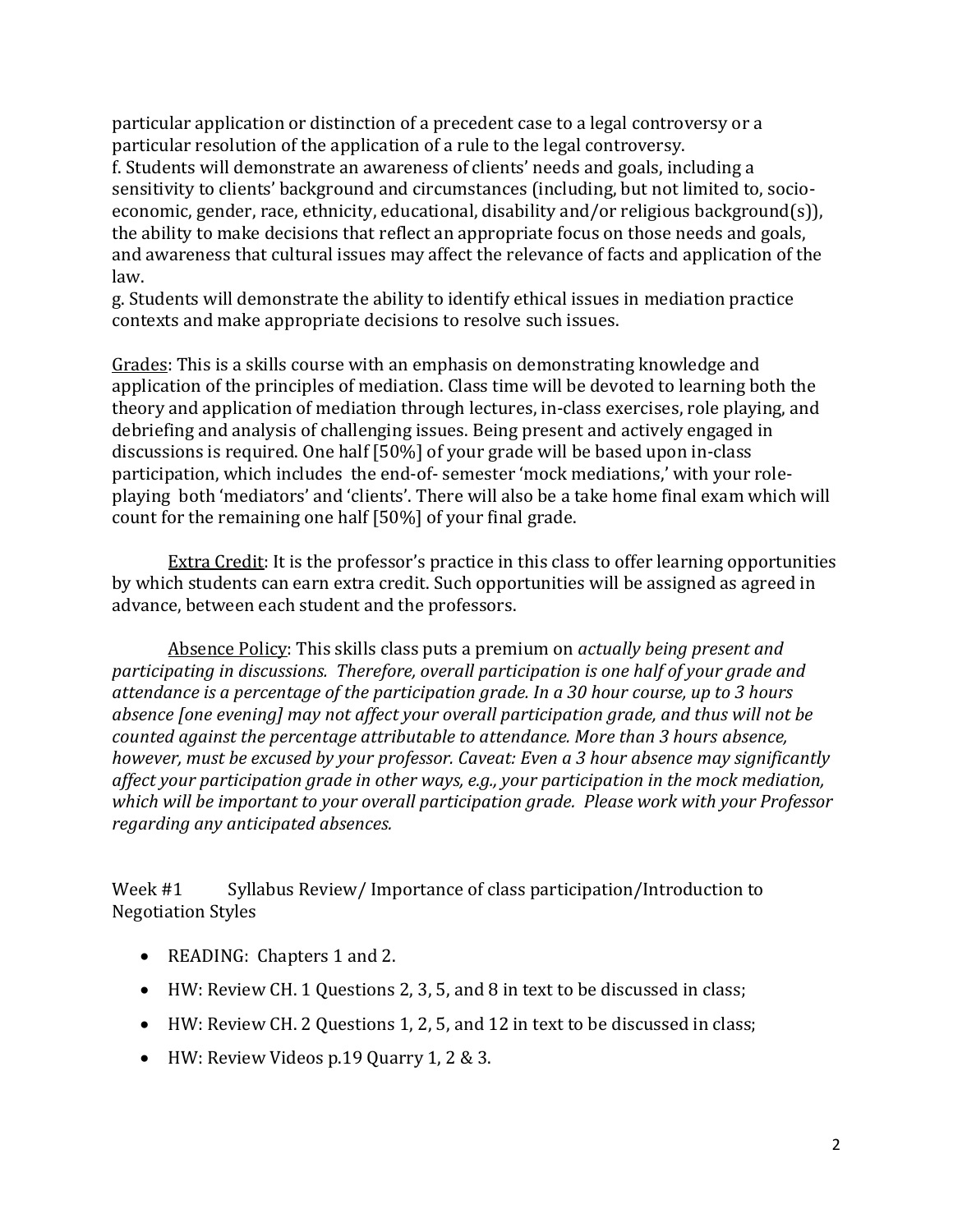# Week #2

- READING: Chapters 3, 4, and 5.
- HW: Review CH. 3 Questions 2, 3, 5, 6, 11, 12, in text to be discussed in class;
- HW: Review CH. 4 Questions 1, 4, 5, and 6 in text to be discussed in class;
- HW: Review CH. 5 Questions 1, 2, 3, 6, 7, 8, 9, 10, 14, 16 [review video], 17, 19 and 20. in text to be discussed in class;

### Week #3

- READING: Chapter 6.
- HW: Review CH. 6 Questions 1, 2, and 3, all subparts in text to be discussed in class;
- HW: Review CH 6 videos all p.95, 96, 97, 98, 100, 101, and 105.

### Week #4

- READING: Chapter 7.
- HW: Review CH. 7 Questions 1, 2, 3, 6, 7, 8, 9, 10, 14, 16 [review video], 17, 19 and 20. in text to be discussed in class;

### **SPRING BREAK WEEK: March 14 - 18, 2022 [Hint: Get a head start on Week #5!]**

Week # 5

- READING: Chapters 8 and 9.
- HW: Review CH. 8 Questions 1, 4, 5, and 6 in text to be discussed in class;
- HW: Review CH 8. Videos pp.146, 147, 148, 149, 151, and153;
- HW: Review CH. 9 Questions 2, 3, 4, 6, 7, 9, and 15 in text to be discussed in class;
- HW: Review CH 9. Videos pp. 156, 159, 160, 161, and 171.
- HW: Review CH 9. Problem 1, p 171; Problem 6.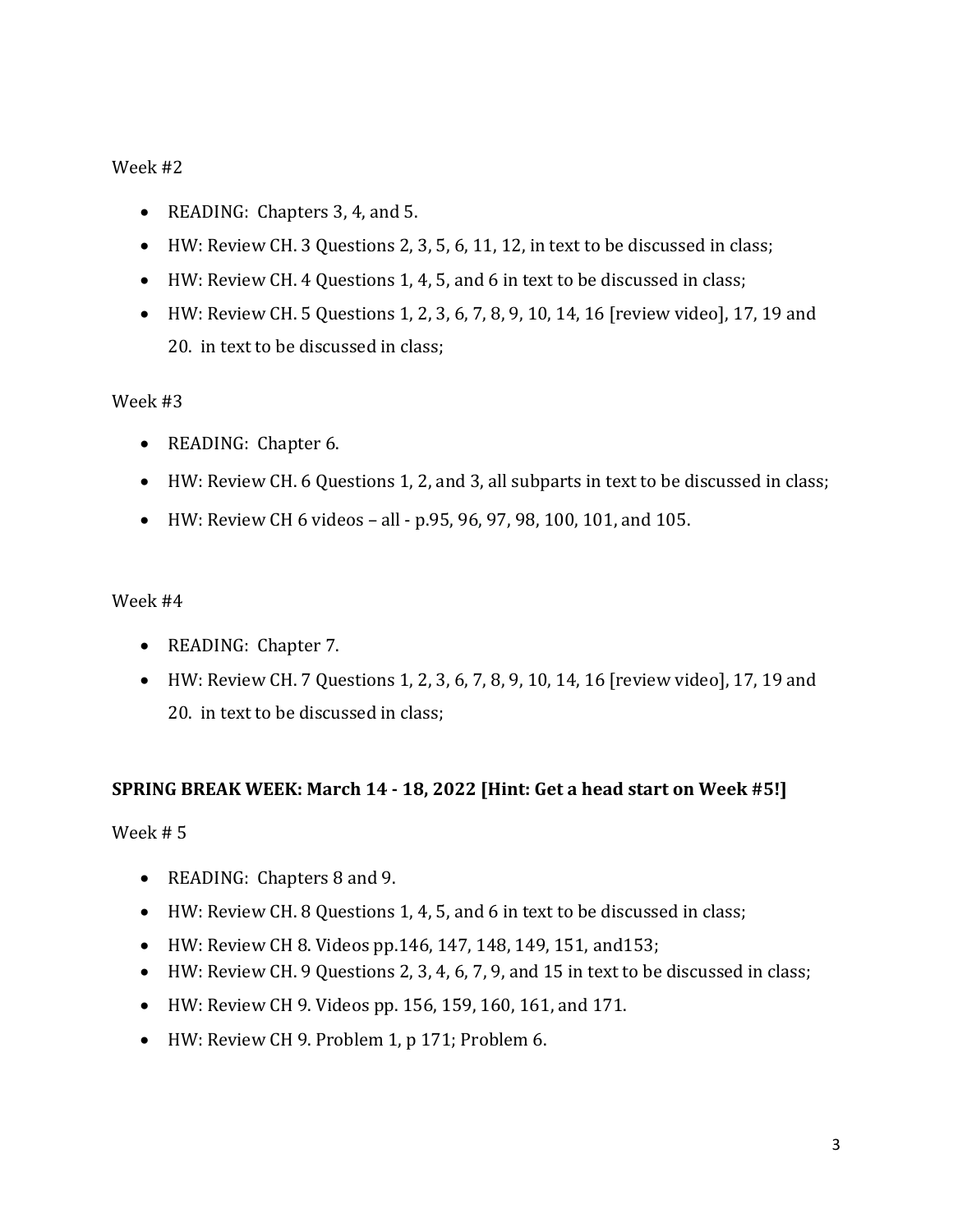# Week #6

- READING: Chapter 10.
- HW: Review CH. 10 Questions 1, 4, 5.A.&B., 6, 7, 8, 9, 12, 13, 14, 16, and 19 in text to be discussed in class;
- $\bullet$  HW: Review CH 10. Problem 1, a., & b.
- HW: Review CH 10. Videos pp. 204, 209, 210;

# Week # 7

- READING: Chapter 11.
- HW: Review CH. 11 Questions 1, 2, 3, 4, 5, 6, 7a., 8A.&B. in text to be discussed in class;
- HW: Review CH. 11 Problem 1; Problem 2A.&B.;
- HW: Review CH 11. Videos pp. 218, 219, 223, 226, 229, 230, 234, 235, 236,

# Week #8

- READING: Chapters 12 and 13.
- HW: Review CH. 12 Questions 1, 2, 3, 4, 5, 7, 9, 13, 14, 15, 16, 18, 20, 23, 26, 29B., 30, and 32 in text to be discussed in class;
- HW: Review CH 12. Videos p.242, 249, and 250;
- HW: Review CH. 13 Questions 1, 2, 3, 4, 5, 6, 7, 10, 13, 17, 18, 20, 22, 23A through D, 27, 31, 33 and 36 in text to be discussed in class;
- HW: Review CH. 13 Problem 2, 4.A&B&C, 6, and 8.

# Week #9

- READING: Chapters 14 and 15.
- HW: Review CH. 14 Questions 3, 6, 9, 11, 12, 14, 15, 16, 17, 18, 19, 20A through D, 25, and 28 in text to be discussed in class;
- HW: Review CH 14. Videos p.242, 249, and 250;
- HW: Review CH. 14 Problem 2, 4.A&B&C, 6, and 8.
- HW: Review CH. 15 Questions 3A&B, 4, 5, and 6 in text to be discussed in class;
- HW: Review CH. 15 Problem 1, 2, 3, 4, 5, 7, 8, 9, 11, 13, 14, 17, and 18;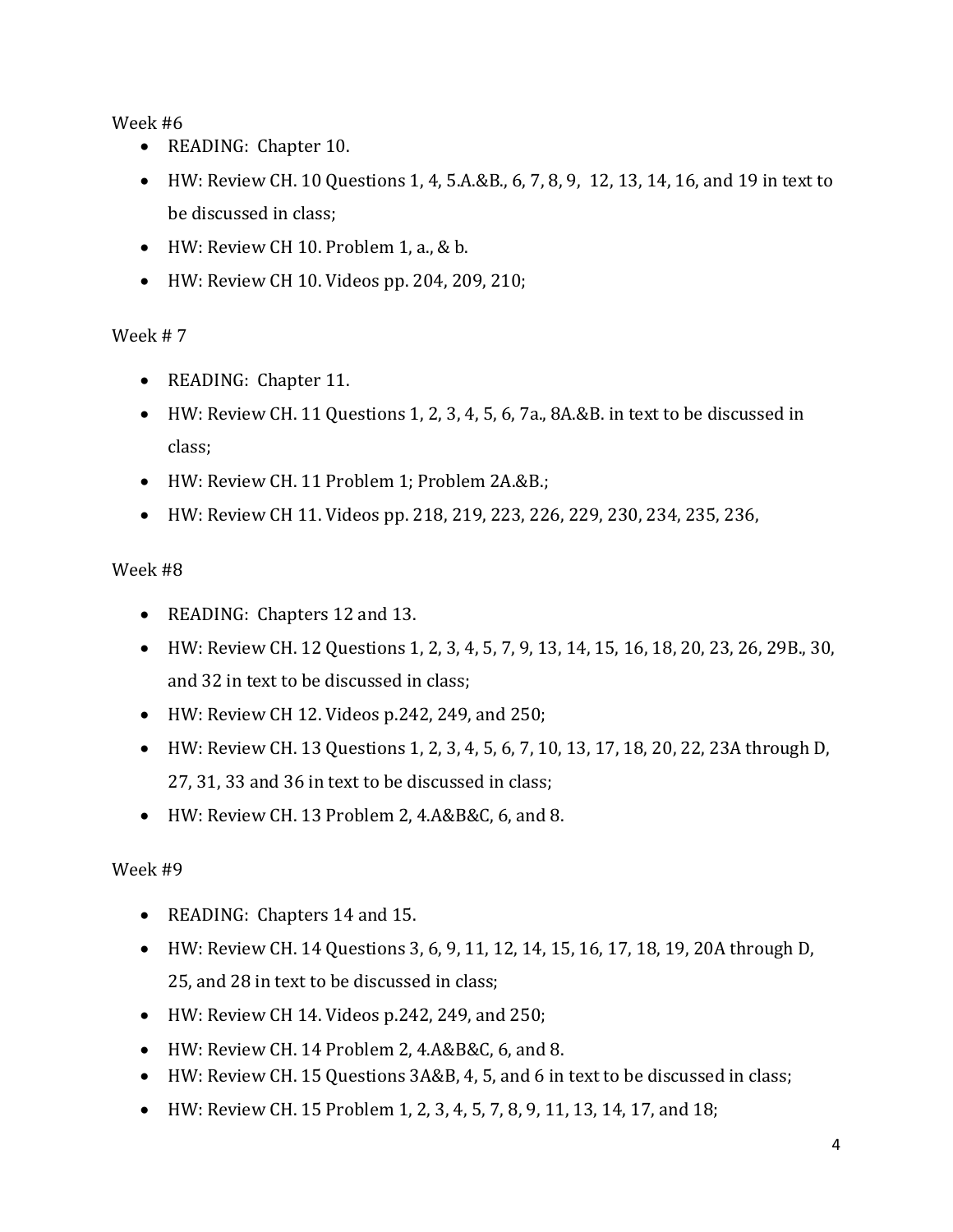Week #10

- READING: Chapter 16.
- HW: Review CH. 16 Question 1 in text to be discussed in class;
- HW: Review CH 16. Videos p.346, and 250;
- HW: Review CH. 16 Problem 1, 2, and 3.
- YEAR IN REVIEW

FINAL EXAMS: Take Home Exams Handed out at end of class.

# **DISABILITY SERVICES STATEMENT:**

**Western State College of Law provides accommodations to qualified students with disabilities. The Disabilities Services Office assists qualified students with disabilities in acquiring reasonable and appropriate accommodations and in supporting equal access to services, programs, and activities at Western State College of Law.**

**To seek reasonable accommodations, a student must contact Senior Assistant Dean Donna Espinoza, Student Services Director and Disabilities Services Coordinator, whose office is in the Students Services Suite. Dean Espinoza's phone number and email address are: (714) 459-1117; [despinoza@wsulaw.edu.](mailto:despinoza@wsulaw.edu) When seeking accommodations, a student should notify Dean Espinoza of her or his specific limitations and, if known, her or his specific requested accommodations. Students who seek accommodations will be asked to supply medical documentation of the need for accommodation. Classroom accommodations are not retroactive but are effective only upon the student sharing approved accommodations with the instructor or professor. Therefore, students are encouraged to request accommodations as early as feasible with Dean Espinoza to allow for time to gather necessary documentation. If you have a concern or complaint in this regard, please notify Dean Espinoza; or please notify Dean Allen Easley at [aeasley@wsulaw.edu](mailto:aeasley@wsulaw.edu) or (714) 459-1168. Complaints will be handled in accordance with the College of Law's "Policy against Discrimination and Harassment."**

# **Western State College of Law – Programmatic Learning Outcomes**

# **Western State College of Law's curriculum is designed so that every student achieves a level of competency prior to graduation in each of the eight Programmatic Learning Outcomes listed below:**

**(1)Doctrinal Knowledge**

**Students will demonstrate knowledge of substantive and procedural law in the core curriculum subjects, including Contracts, Criminal Law, Criminal Procedure, Torts,**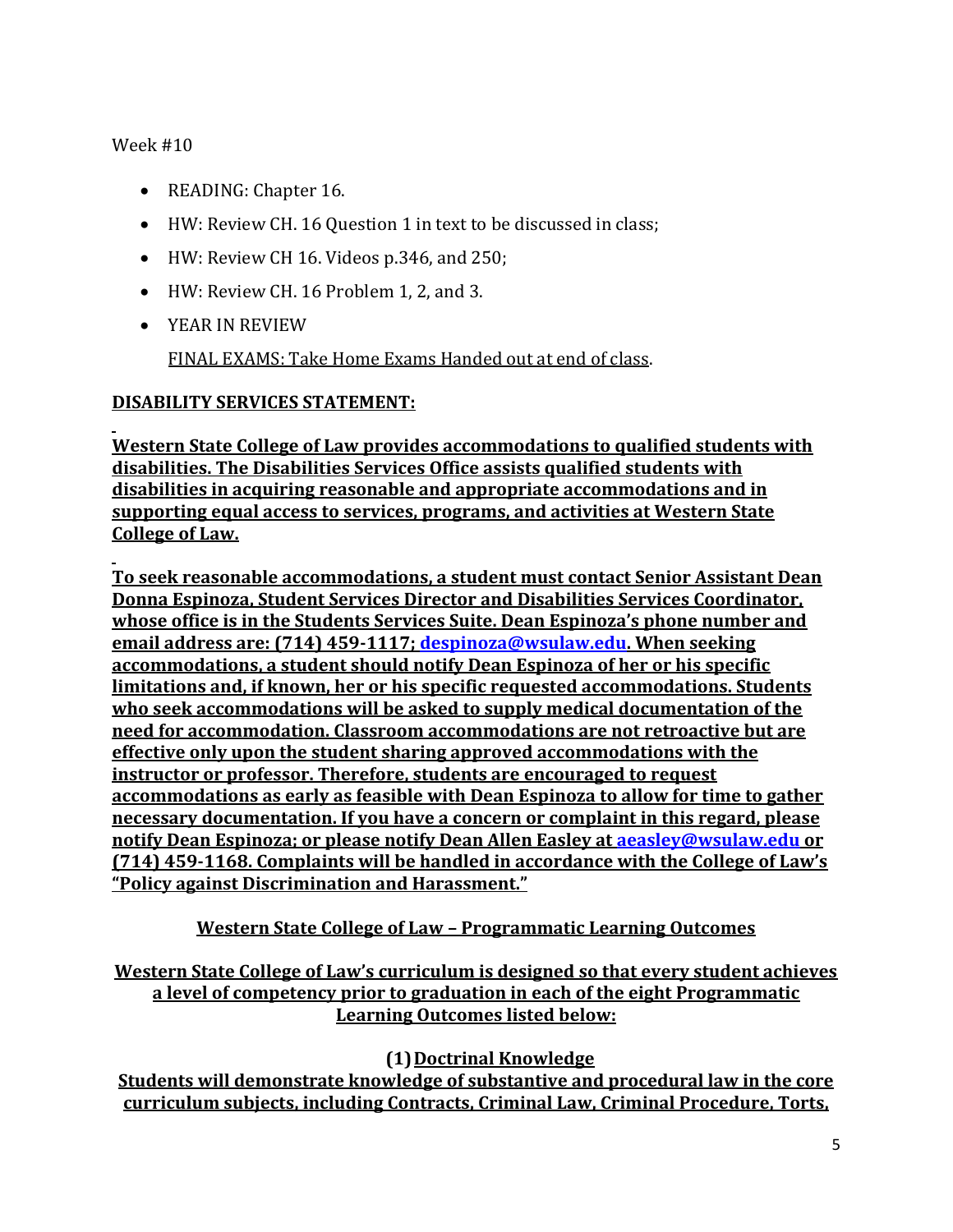# **Real Property, Business Association, Evidence, Civil Procedures, Constitutional Law, Estates, Community Property, Remedies, and Professional Responsibility.**

# **(2)Practice Skills**

**Students will demonstrate the development of other law practice skills. Each student's chosen outcomes within this category will be varied based on the student's particular interests, coursework and work experiences. They may include, but are not limited to, the following topics: oral presentation and advocacy; interviewing; counseling; client service and business development; negotiations, mediation, arbitration, or other alternate dispute resolution methods; advanced legal research and writing (excluding purely academic papers and the first four units earned in introductory first-year legal research and writing class); applied legal writing such as drafting contracts, pleadings, other legal instruments; law practice management or the use of technology in law practice; cultural competency; collaboration or project management; financial analysis, such as accounting, budgeting project management, and valuation; cost benefit analysis in administrative agencies; use of technology, data analyses, or predictive coding; business strategy and behavior; pretrial preparation, fact investigation, such as discovery, e-discovery, motion practice, assessing evidence, or utilizing experts; trial practice; professional civility and applied ethics; a law clinic that includes a classroom component; or a legal externship that includes a classroom component.** 

# **(3)Legal Analysis**

**Students will demonstrate the ability to identify the factual and legal issues implicated by a fact pattern and to appropriately use cases (including identifying the salient features of an appropriate precedent case, identifying legally significant similarities or differences between the precedent case and a fact pattern and explaining why those are legally significant) and rules (including the ability to connect legally significant facts in a fact pattern to the rule) to predict how a court would decide the issue. Students will also demonstrate the ability to identify and evaluate the public policies of a precedent case or rule, and be able to evaluate how public policy can impact the application of a rule to the legal issue.** 

# **(4)Legal Research**

**Students will demonstrate the ability to locate relevant legal authority using a variety of book and electronic resources, and to properly cite to such legal authority.** 

### **(5)Communication**

**Students will demonstrate the ability to communicate both orally and in writing in a manner appropriate to a particular task to effectively convey the author or speaker's ideas. This includes audience sensitivity in written and oral communication (the ability to adopt a tone, style and level of detail appropriate to the needs, knowledge and expertise of the audience); and written communication basic proficiency (the ability to use the conventions of grammar, spelling, punctuation, diction and usage appropriate to the task and sufficient to convey effectively the author's ideas).**